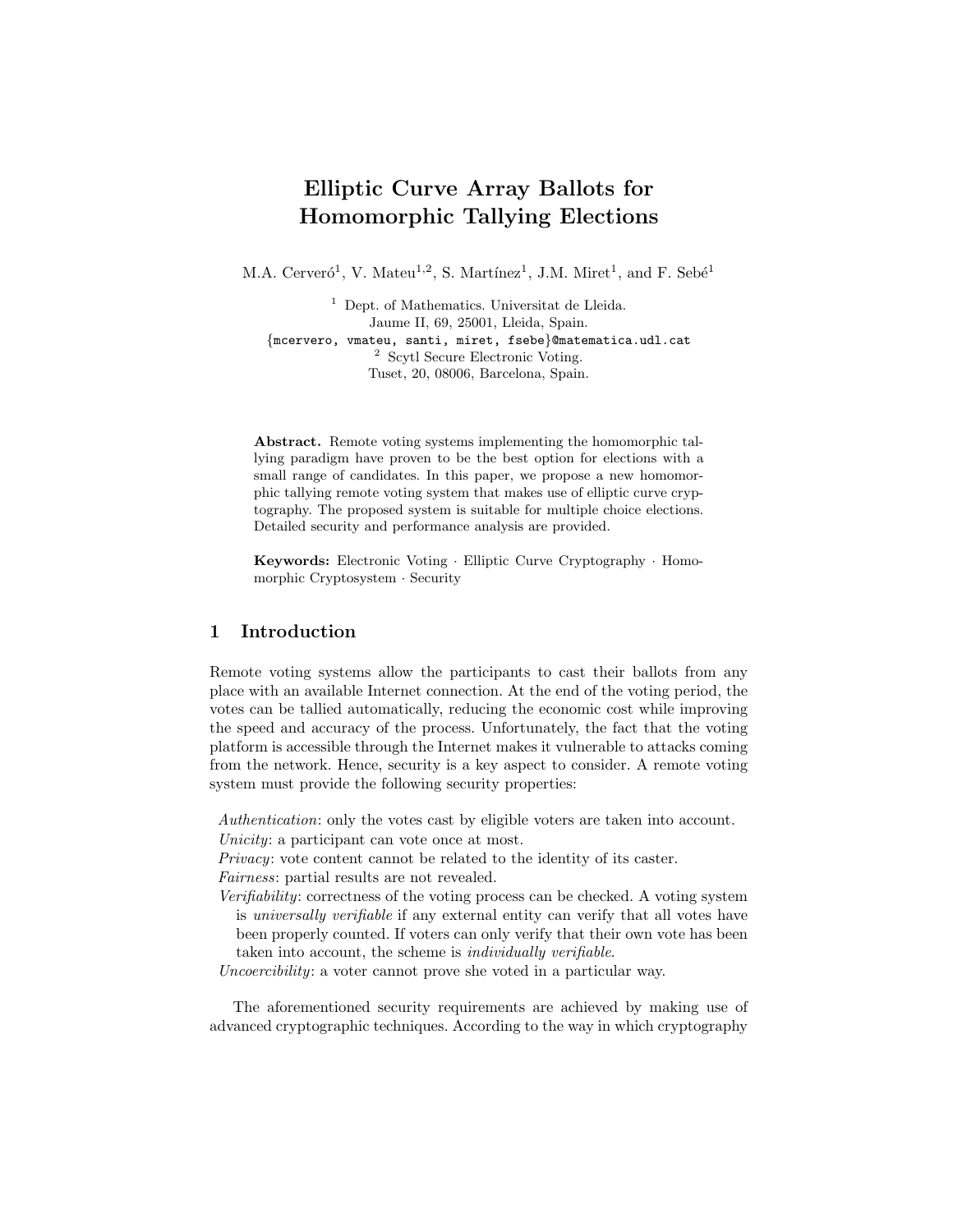is used, remote voting schemes can be classified into three main paradigms: mixtype, blind signature-based and homomorphic tallying.

The mix-type paradigm [16,18,21] resembles paper-based traditional voting using a ballot box. Eligible voters generate their votes, encrypt them using the election public key and sign their encrypted vote (ballot) before sending it to the polling station. In order to authenticate each voter, the polling station verifies the signature of the received ballots. Once the voting period is concluded, the ballots are mixed (shuffled and remasked) in order to break the link between them and the identity of voters who cast them. Finally, they are decrypted and tallied. Ballot mixing has to be performed verifiably. To that end, the polling station computes a zero–knowledge proof to demonstrate that the cleartexts of the received ballots are equal to the cleartexts of the mixed ballots. Such proofs are usually hard to generate and verify in terms of computational effort. Their conceptual complexity is also very high so that it is very difficult for observers to get convinced about the security they enforce.

In blind signature-based voting schemes [10,17], a participant composes her vote, encrypts it and then authenticates herself to a trusted authority (the authentication server) who manages the electoral roll. That trusted authority checks whether this is the first time the participant is authenticated. In that case, the authentication server blindly signs [4] the participant's ballot. Next, the participant transmits her blindly signed ballot to the polling station through an anonymous channel. The voting platform will only accept ballots that have been signed by the authentication server. Once the voting period is concluded, votes are decrypted and tallied. The process needs a verifiable anonymous channel if universal verifiability is needed.

The homomorphic tallying paradigm, first proposed in [6], is constructed over a homomorphic public key cryptosystem. In this paradigm [3,12,14,15,23], participants cast their votes encrypted under the homomorphic cryptosystem. After collecting all the ballots, the polling station aggregates them using the homomorphic operation. As a result, a single ciphertext is generated. Its decryption will provide the homomorphic addition/multiplication of the cleartext votes. An appropriate coding of votes permits to obtain the global vote tally from this message. In such a system, the participants are required to prove in zero-knowledge that their ballots have been properly composed [8,11]. These proofs can be verified as ballots are being received by the polling station. However, their complexity renders this paradigm to be only applicable to elections in which choices can be coded in a very simple way.

Homomorphic cryptosystems can be additive or multiplicative. The problem when operating with a multiplicative homomorphism is that cleartext multiplication easily overflows the cryptosystem cleartext range. To avoid that, proposals like [19,20] aggregate the ballots in small groups so that cleartext overflowing is avoided. After that, the resulting aggregated ciphertexts are mixed. Although such hybrid systems are more efficient that mix-type schemes, they are not as fast as classic homomorphic tallying schemes.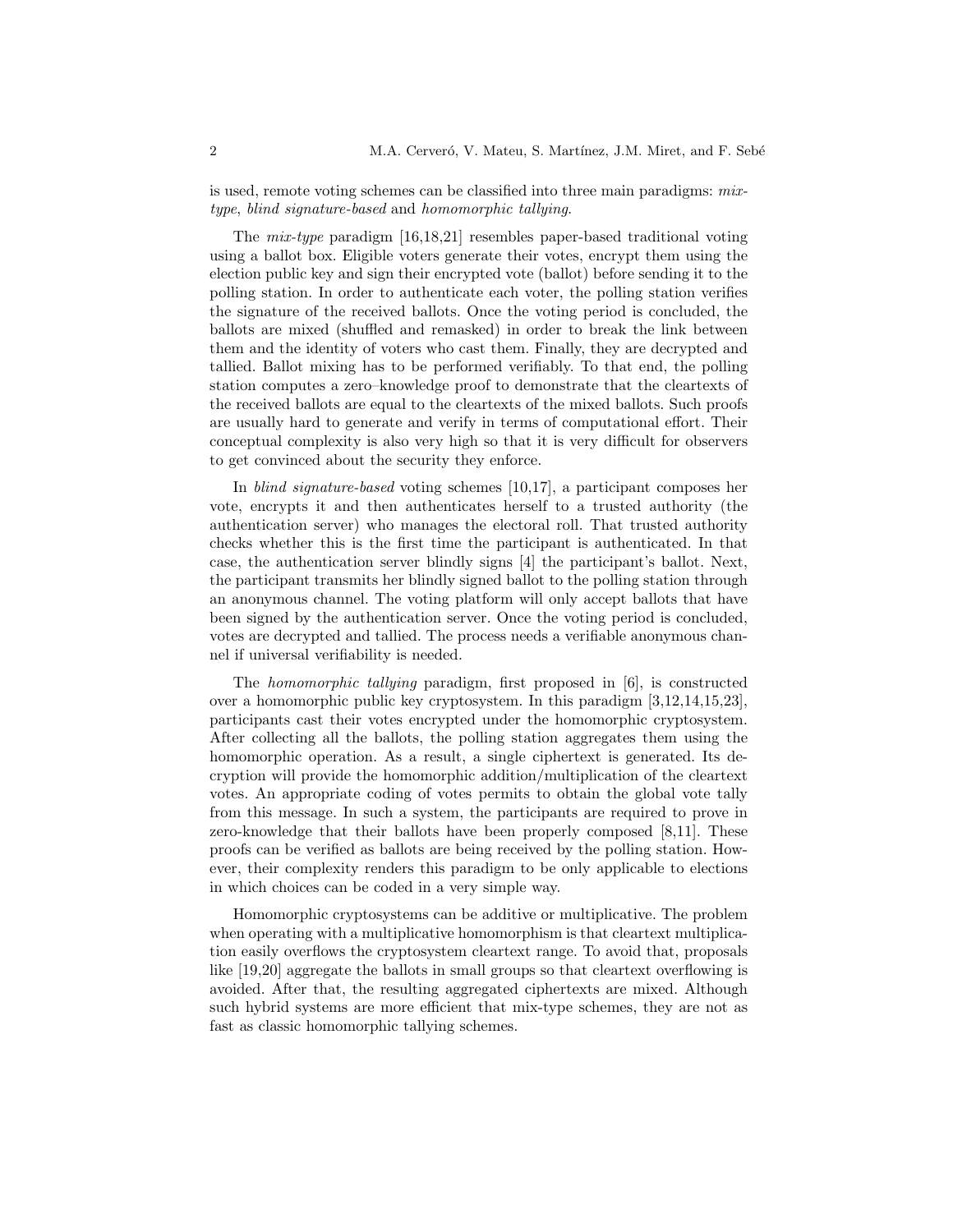Helios 2.0 is a remote voting system that belongs to the homomorphic tallying paradigm. The original Helios 1.0 was presented in [1] and has been successfully used for small elections [2]. Our proposal is an improvement to Helios 2.0. It enhances that system by allowing a better perception of blank ballots, especially in elections in which voters can vote for more than one candidate. In addition, the use of elliptic curve cryptography provides a better performance.

#### Motivation and Contribution

Although elliptic curve cryptography provides very fast encryption and decryption methods, it is rarely used within the homomorphic tallying remote voting paradigm due to the elevated computational cost of the process required to obtain the election result from the cleartext of the aggregated ciphertext. Furthermore, there exist some zero- knowledge proofs that do not work with elliptic curves while others just do not provide the security of their multiplicative group version. Although the proposal in [3] is completely functional and meets all the security requirements listed before, the proof and the verification of ballots as well as its homomorphic decoding step have an elevated computational cost. In this paper we exploit the additive homomorphic property of the Elliptic Curve ElGamal cryptosystem to create an efficient remote voting protocol suitable for real elections. The proposal allows to aggregate all the ballots into a single ciphertext, so a mixing step is not needed.

The paper is structured as follows. Section 2 recalls some theoretical aspects of elliptic curve cryptography, focusing on the Elliptic Curve ElGamal cryptosystem. Our proposal is described in Section 3. The security of the presented system is discussed in Section 4. Finally, Section 5 is devoted to provide some details about the performance together with some concluding remarks.

# 2 Elliptic Curves

An elliptic curve E over a prime finite field  $\mathbb{F}_p$  is an algebraic curve given by the reduced Weierstraß equation [22],

$$
E: y^2 = x^3 + ax + b,
$$

with nonzero discriminant  $4a^3 + 27b^2 \neq 0$ . We denote by  $E(\mathbb{F}_p)$  the set of points  $(x, y) \in \mathbb{F}_p \times \mathbb{F}_p$  that satisfy the curve equation, along with the point at infinity O. An addition operation can be defined over  $E(\mathbb{F}_p)$  using the chord-tangent method. This operation endows the set  $E(\mathbb{F}_p)$  with an abelian group structure in which  $\mathcal O$  is the identity element. Considering this group law, the *Elliptic Curve* Discrete Logarithm Problem (ECDLP) consists in, given two points  $P$  and  $Q$ , find an integer d that satisfies  $Q = dP$ . This is a computationally hard problem when the cardinality of  $E(\mathbb{F}_p)$  has a large prime factor.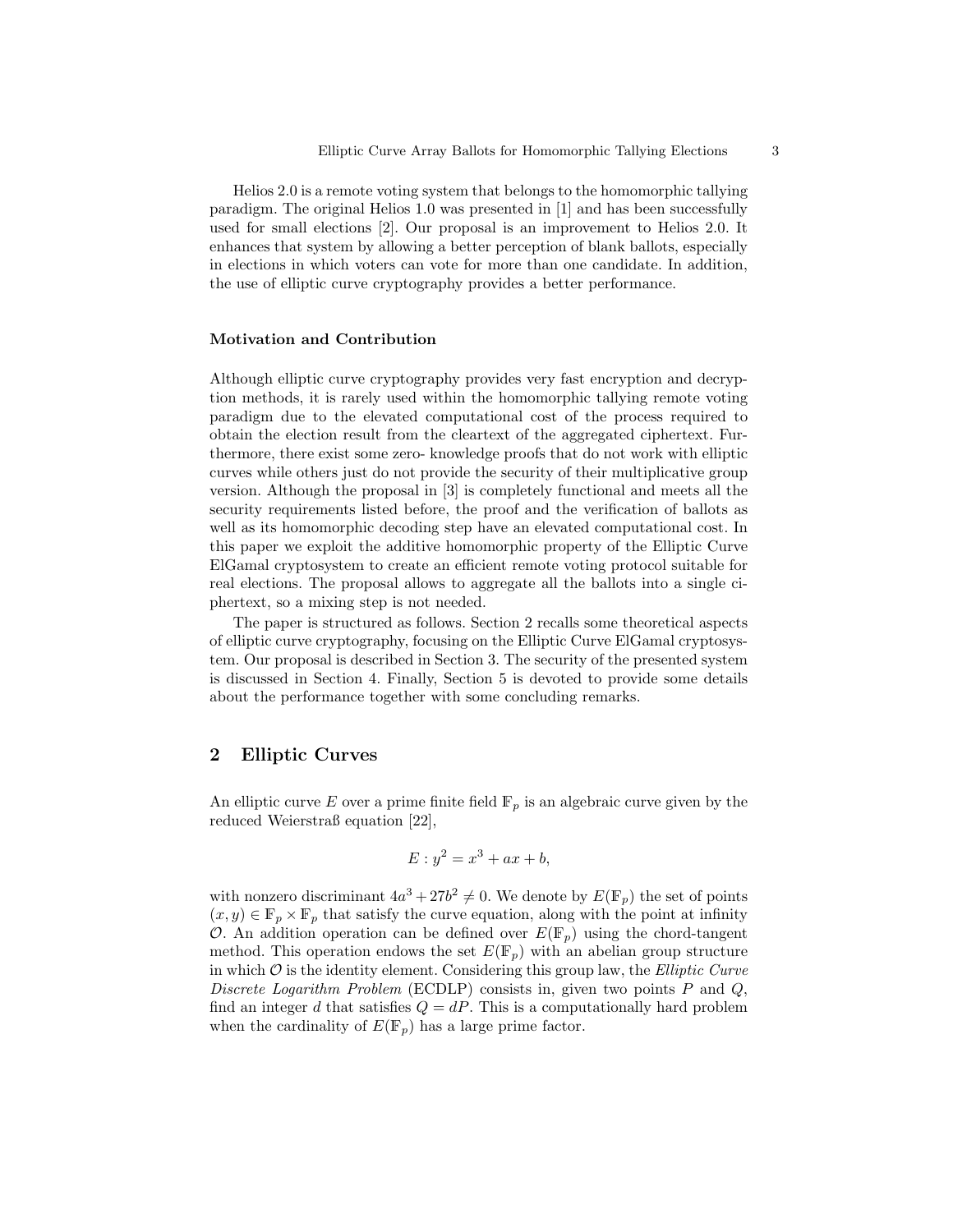## 2.1 Elliptic Curve ElGamal Cryptosystem

In this paper, we use an analogue of the ElGamal cryptosystem [9] using elliptic curves, the Elliptic Curve ElGamal (EC-ElGamal). For simplicity, only elliptic curves defined over a prime order finite field are considered.

Setup and Key Creation. The setup of the cryptosystem requires choosing a prime p, which defines a finite field  $\mathbb{F}_p$ , and two parameters a and b defining an elliptic curve E over  $\mathbb{F}_p$ . We also need an order m point  $P \in E(\mathbb{F}_p)$ , such that  $m$  is a large prime of the same size as  $p$ .

A private key is created by taking a random integer  $d \in \{1, \ldots, m-1\}$ . The corresponding public key is  $Q = dP$ .

**Encryption and Decryption.** A point  $V \in E(\mathbb{F}_p)$  is encrypted under public key Q as follows:

$$
Enc_Q(V) = C = (A, B) = (rP, V + rQ),
$$

where r is a random integer in  $\{1, \ldots, m-1\}$ .

A ciphertext  $C = (A, B)$  can be decrypted when the private key d is known. The cleartext  $V$  is recovered by computing:

$$
Dec_d(C) = V = B - dA.
$$

A ciphertext  $C = (A, B)$  can be *verifiably decrypted* by publishing its cleartext V and proving in zero-knowledge that  $\log_P Q = \log_A(B - V)$  by means of Chaum-Pedersen's proof [5]. However, there is an alternative way to reveal the cleartext of  $C$ . This can be done if the random value  $r$  generated for encryption is known. First, we have to check whether  $rP$  equals A and next compute:

$$
Rev_r(C) = V = B - rQ.
$$

Homomorphic Property. The EC-ElGamal cryptosystem has a homomorphic property with respect to the point addition operation. Two ciphertexts  $C_1$  =  $(A_1, B_1)$  and  $C_2 = (A_2, B_2)$ , encrypting  $V_1$  and  $V_2$ , can be aggregated as

$$
C_3 = C_1 + C_2 = (A_1 + A_2, B_1 + B_2) = ((r_1 + r_2)P, (V_1 + V_2) + (r_1 + r_2)Q).
$$

The decryption of  $C_3$  provides  $V_3 = V_1 + V_2$  as a result.

# 3 E-voting Scheme

In this section, we present a remote voting system implemented using the EC-ElGamal cryptosystem. Our proposal can be extended to accommodate multicandidate elections, as shown in Section 3.4.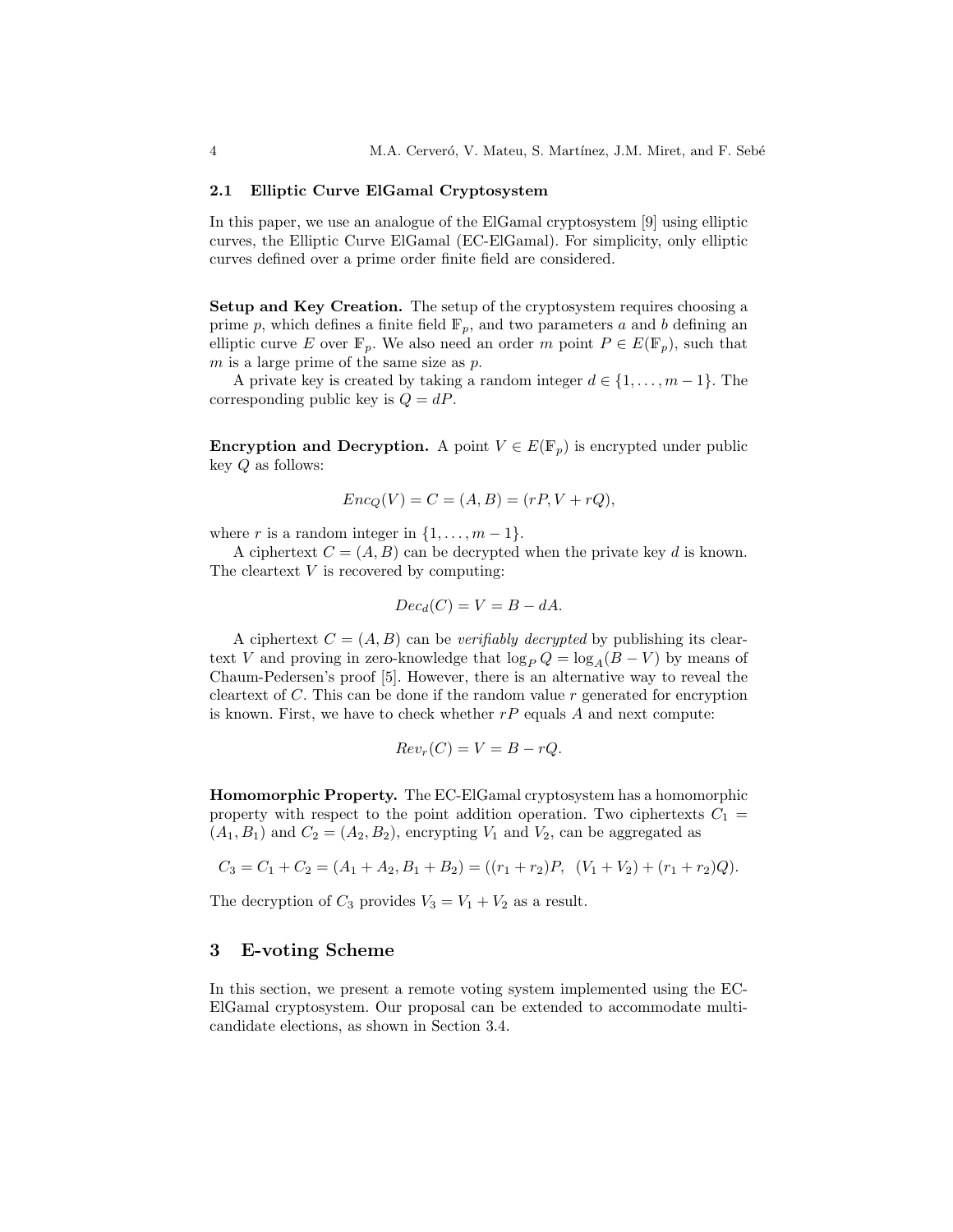### 3.1 Participating Parties

We assume there exists a publicly readable Bulletin Board (BB) on which only some specific authorities can write. Our protocol involves the following parties:

Registrar: it publishes the electoral roll on the BB.

Key Storage Trusted Party (KSTP): it generates and stores the election private key and publishes the election public key on the BB. It will perform a verifiable decryption when required. It may be a distributed entity.

Voters: eligible voters are those appearing in the electoral roll.

Polling Station (PS): it collects the ballots and, after verifying their correct composition and checking the people casting them are listed in the electoral roll, publishes them on the BB so that anyone can check their validity.

The BB is publicly accessible for reading, but only the Registrar, the KSTP and the PS can write on it.

#### 3.2 Voting System

The forthcoming system description assumes a single-choice election (see Section 3.4 for multi-candidate elections). The system description is divided into three phases: setup, vote casting and tallying. Each stage starts when the previous one ends.

**Setup Phase.** Let n be the amount of eligible voters in the electoral roll. First of all, the Registrar publishes the electoral roll and the list of candidates  $L =$  $\{L_1, L_2, \ldots, L_k\}$  on the BB. The electoral roll consists of a list of all the eligible voters  $\{v_1, v_2, \ldots, v_n\}$  and their public keys  $pk_1, pk_2, \ldots, pk_n$ , which could be certified by some certificate authority.

Next, the KSTP chooses a suitable elliptic curve and chooses a secret key d. Next, it publishes an order m point  $P \in E(\mathbb{F}_p)$  together with the election public key  $Q = dP$  on the BB.

Reliability on the KSTP can be increased by distributing it into a set of entities  $\{KSTP_1, \ldots, KSTP_t\}$ . Thus, each  $KSTP_i$  generates its own private key  $d_i$  and publishes  $Q_i = d_i P$ . Then, the election public key is  $Q = \sum_i Q_i$ . A message encrypted under  $Q$  can only be decrypted if all the entities composing the KSTP do collaborate.

Finally, the PS publishes a point  $V$  of the same curve. It also precomputes and stores the points  $V, 2V, \ldots, \lfloor n/2 \rfloor V$ . Each point iV is stored together with the corresponding integer i in a hash table  $\mathcal{T}$ .

Vote Casting Phase. A voter  $v_i$  creates her ballot for a candidate  $L_i$  by generating a ciphertext array  $(C_{i,1}, \ldots, C_{i,k}, C_{i,k+1})$  in which the cleartext of  $C_{i,j}$ is 2V while the remaining ciphertexts are an encryption of V. Ciphertext  $C_{i,k+1}$ would accommodate and eventual blank vote. Assuming the chosen candidate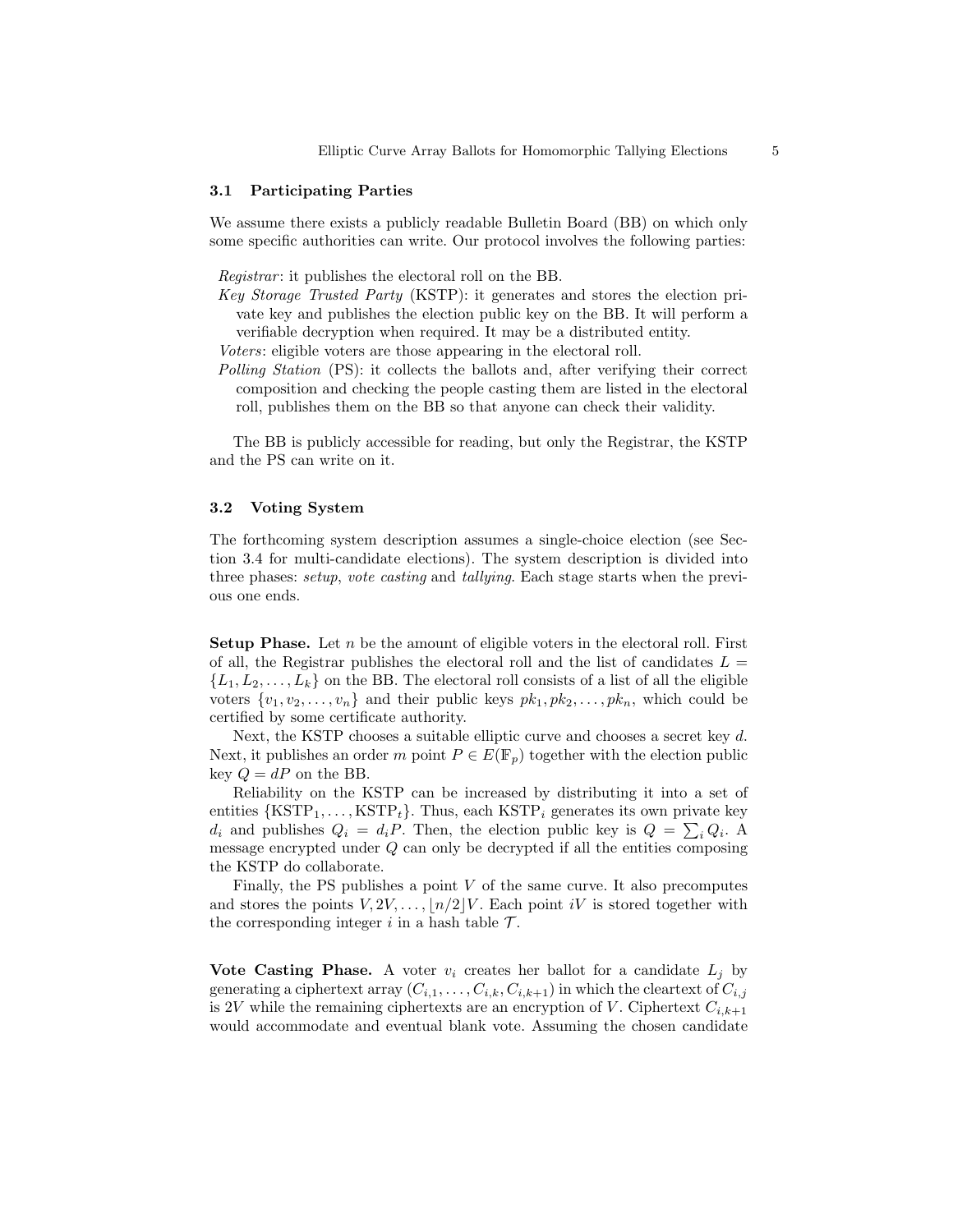was  $L_k$ ,  $v_i$  would randomly select  $r_{i,1}, \ldots, r_{i,k}, r_{i,k+1} \in_R \{1, \ldots, m-1\}$  and would generate:

$$
C_{i,j} = (r_{i,j}P, V + r_{i,j}Q),
$$
 for  $j \neq k$ ,  
\n $C_{i,k} = (r_{i,k}P, 2V + r_{i,k}Q).$ 

Next, v<sup>i</sup> signs her ballot and creates a zero-knowledge proof proving a proper composition of it. This is done by means of the procedure described in Section 3.3. Finally, she sends  $(C_{i,1}, C_{i,2}, \ldots, C_{i,k}, C_{i,k+1})$ , her signature and the zero-knowledge proof to the PS.

When the PS receives a ballot, it, firstly, verifies the signature using the voter's public key, available on the BB. Then, it checks that the voter has not voted before and that no other ciphertext with the same ciphertexts has been cast before by some other voter. Finally, it verifies the zero-knowledge proof. If all the verifications are satisfied, it publishes the ballot, its zero-knowledge proof and its signature on the BB. Otherwise, the ballot is discarded.

Vote Tallying Phase. When the vote casting phase has ended, the PS aggregates the received ballots into a ciphertext array  $(T_1, \ldots, T_k, T_{k+1})$  by computing,

$$
T_j = \sum_{i=1}^z C_{i,j} = \left(\sum_{i=1}^z A_{i,j}, \sum_{i=1}^z B_{i,j}\right), \quad \forall j \in \{1, \dots, k+1\},\
$$

where  $z$  is the amount of voters that have cast a vote. Then, the PS asks the KSTP to perform a verifiable decryption of each ciphertext  $T_i$ , obtaining

$$
Dec_{d}(T_{j}) = \sum_{i=1}^{z} y_{i,j} V, \quad y_{i,j} \in \{1, 2\}.
$$

The value  $\sum_{i=1}^{z} y_{i,j}$  ranges between z and 2z. Therefore, the PS computes  $Dec_{d}(T_i) - zV = x_iV$  and searches for  $x_iV$  in the precomputed table  $\mathcal{T}$ . If candidate  $L_j$  has received more than  $\lfloor n/2 \rfloor$  votes, then  $x_jV$  will not be found in the table. In that case, the PS computes  $x'_j V = x_j V - \lfloor n/2 \rfloor V$  and checks  $x'_j V$ against  $\mathcal T$  again. Thus, the number of votes for candidate  $L_j$  is  $x_j = x'_j + \lfloor n/2 \rfloor$ . This operation generates the amount of votes for candidate  $L_j$ , *i.e.*  $x_j$ , as a result.

#### 3.3 Zero-Knowledge Proof of Correct Ballot Composition

During the vote casting phase, the voter must provide a zero-knowledge proof proving her ballot has been properly composed. To that end, we have adapted a non-interactive proof presented in [8], to operate with EC-ElGamal ciphertexts.

This proof proves in zero-knowledge that a given ciphertext is an encryption of a point in a set  $\{V_1, V_2, \ldots, V_{\ell}\}\$ . In our system, we prove that each component of a ballot is an encryption of  $V$  or  $2V$ . Moreover, by making use of the reveal operation, presented in Section 2.1, we guarantee that a voter cannot vote for more candidates than she is allowed. This is done by revealing the cleartext of the ciphetext obtained from the aggregation of all the ballot components.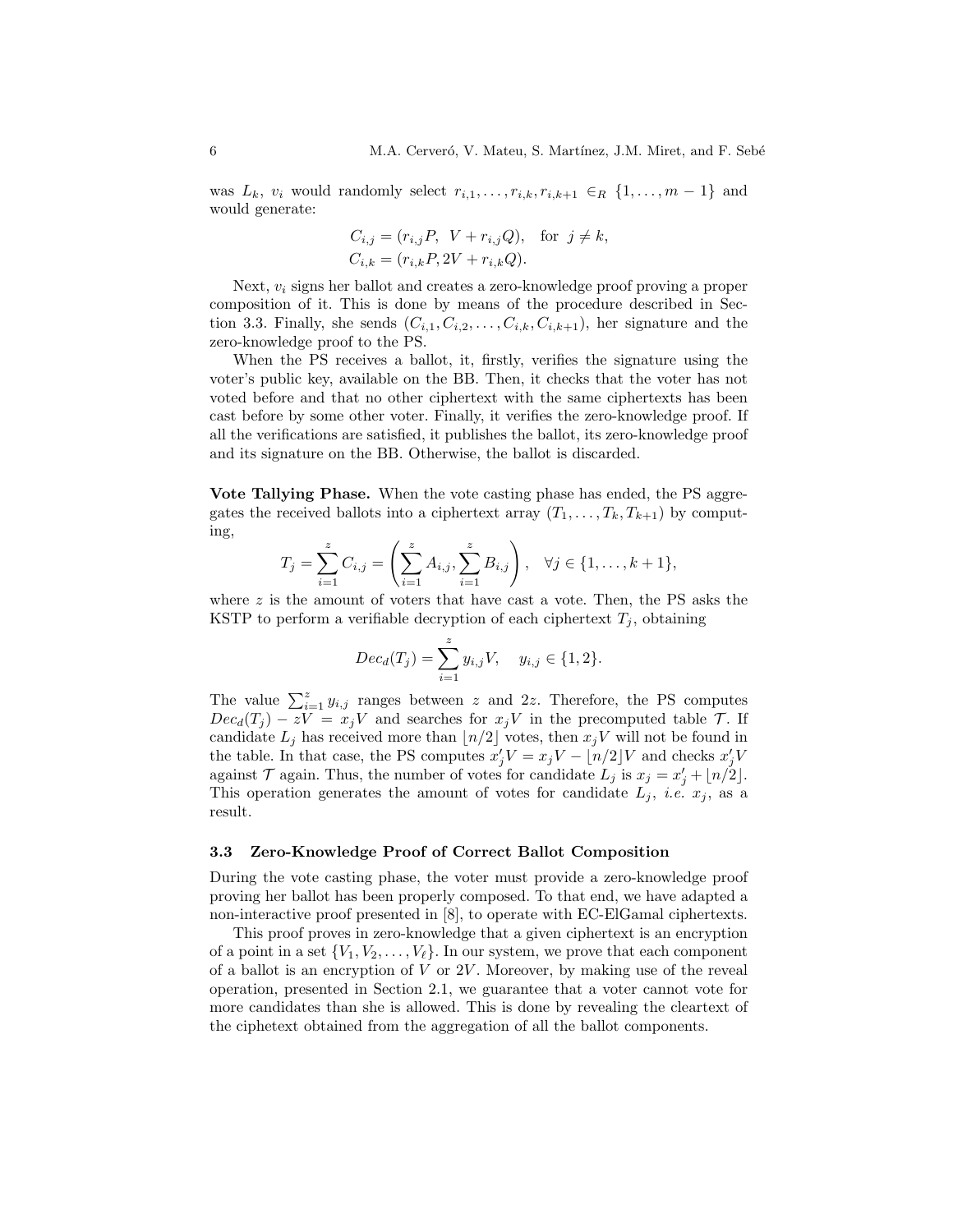**Prover.** The prover (voter  $v_i$ ) has to prove in zero-knowledge that each ciphertext  $C_{i,j} = (A_{i,j}, B_{i,j})$  in vector  $(C_{i,1}, \ldots, C_{i,k}, C_{i,k+1})$  is an encryption of either V or  $2V$ . Thus, for each j, if  $C_{i,j}$  is an encryption of V, the prover randomly generates the values  $w''_j, u''_j, s_j \in_R \{1, \ldots, m-1\}$  and computes

$$
A'_{j} = s_{j}P, \t B'_{j} = s_{j}Q,
$$
  
\n
$$
A''_{j} = w''_{j}P + u''_{j}A_{i,j}, B''_{j} = w''_{j}Q + u''_{j}(B_{i,j} - 2V).
$$

He also computes

$$
\begin{array}{ll} chall_j = \mathcal{H}(A'_j, A''_j, B'_j, B''_j) & \!\!\!\!\pmod{m},\\ u'_j = chall_j - u''_j & \!\!\!\!\pmod{m},\\ w'_j = s_j - u'_j r_{i,j} & \!\!\!\!\pmod{m}, \end{array}
$$

where H is a cryptographic hash function like SHA-256 [7]. Recall that  $r_{i,j}$  is the random integer taken to generate  $C_{i,j}$ . On the other hand, if  $C_{i,j}$  is an encryption of 2V, the prover will generate  $A''_j, B''_j$  as  $A'_j, B'_j$  and vice versa, taking into account that the computation of  $\check{B}'_j$  will involve V instead of 2V. The generation of  $u'_j$  and  $w'_j$  will also be swapped with the generation of  $u''_j$  and  $w''_j$ , respectively.

After that, the prover computes  $r_i = \sum_{j=1}^{k+1} r_{i,j} \pmod{m}$  and sends

$$
A'_j, A''_j, B'_j, B''_j, u'_j, u''_j, w'_j, w''_j
$$

for each j,  $1 \leq j \leq k+1$ , together with  $r_i$  to the verifier.

**Verifier.** For each  $j, 1 \leq j \leq k+1$ , the verifier checks that

$$
A'_{j} = w'_{j} P + u'_{j} A_{i,j},
$$
  
\n
$$
A''_{j} = w''_{j} P + u''_{j} A_{i,j},
$$
  
\n
$$
B'_{j} = w'_{j} Q + u'_{j} (B_{i,j} - V),
$$
  
\n
$$
B''_{j} = w''_{j} Q + u''_{j} (B_{i,j} - 2V),
$$
  
\n
$$
u'_{j} + u''_{j} = \mathcal{H}(A'_{j}, A''_{j}, B'_{j}, B''_{j}).
$$
  
\n(1)

Then, in order to prove the voter has voted for only one candidate, the verifier aggregates  $C_i = \sum_{j=1}^{k+1} C_{i,j}$  and uses  $r_i$  to reveal  $C_i = (A_i, B_i)$ . Then it checks that,

$$
Rev_{r_i}(C_i) = B_i - r_i Q = (k+2)V.
$$

All these verifications ensure that  $v_i$  has voted for just one candidate.

## 3.4 Multi-candidate Elections

Some elections allow voters to vote for more than one candidate or to choose up to a number of candidates. Our scheme can accommodate this kind of elections by slightly changing the ballot composition and the proof of correct composition.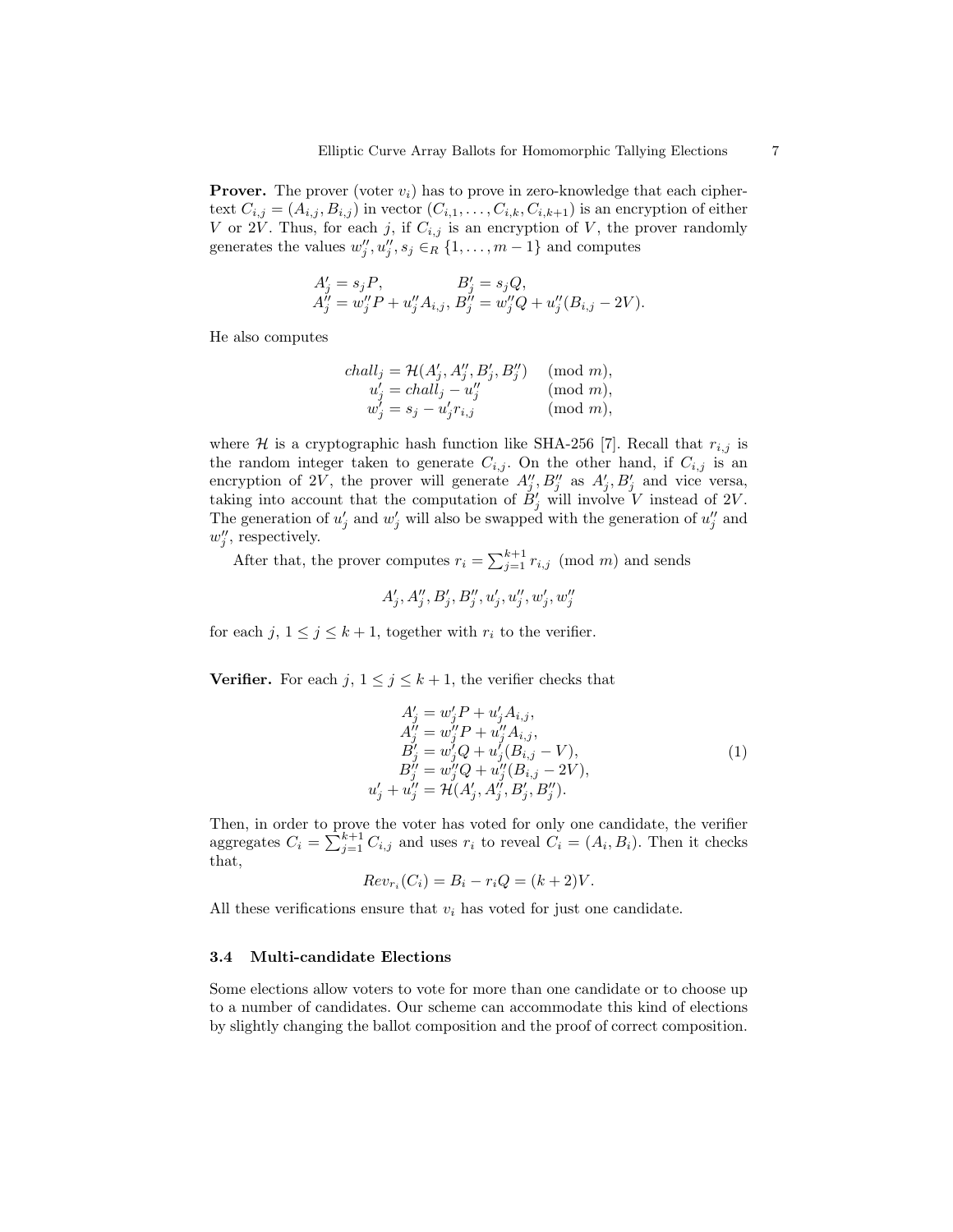Setup Phase. The system is configured and the information is published as described in Section 3.2. Moreover, the PS also publishes max and min, the maximum and minimum amount of candidates to be voted in each ballot.

Vote Casting Phase. A voter  $v_i$  generates a ballot in which  $f$  ciphertexts,  $0 < min \leq f \leq max \leq k$ , are an encryption of 2V (the chosen candidates), while the  $k - f$  remaining ones are an encryption of V (non-chosen candidates). A blank vote is always permitted regardless of the value of min. Assuming that the chosen candidates are indexed between  $k - f$  and k (with the blank subvote at position  $k + 1$ ,  $v_i$  generates:

$$
C_{i,j} = (r_{i,j}P, V + r_{i,j}Q) \qquad \text{for } j \notin \{k - f, ..., k\},
$$
  
\n
$$
C_{i,l} = (r_{i,l}P, 2V + r_{i,l}Q) \qquad \text{for } k - f < l \leq k,
$$
  
\n
$$
C_{i, k+1} = (r_{i,k+1}P, r_{i,k+1}Q) \qquad \text{and}
$$
  
\n
$$
C_{i, aux} = (r_{aux}P, (max - f)V + r_{aux}Q).
$$

If the voter  $v_i$  wants to cast a blank ballot, she will need to generate  $k$  ciphertexts encrypting V,  $C_{i,k+1}$  encrypting maxV, and  $C_{i,aux}$  encrypting  $\mathcal{O}$ :

$$
C_{i,j} = (r_{i,j}P, V + r_{i,j}Q) \quad \text{for } 1 \leq j \leq k,
$$
  
\n
$$
C_{i,k+1} = (r_{i,k+1}P, maxV + r_{i,k+1}Q) \quad \text{and}
$$
  
\n
$$
C_{i,aux} = (r_{aux}P, r_{aux}Q).
$$

After that, the ballot is signed by  $v_i$ .

When computing the proof of correct ballot composition,  $v_i$  now generates a proof that the cleartext of ballot  $C_{i,k+1}$  is either  $O$  or  $maxV$ . Moreover, the ciphertext  $C_{i,aux}$  is proven to encrypt a point in the set  $\{\mathcal{O}, V, \ldots, (max - \mathcal{O})\}$  $min$  V } [8]. Finally, she sends the values,

$$
(C_{i,1},\ldots,C_{i,k+1}),C_{i,aux},
$$

their signature and the proofs to the PS. The PS will proceed as in a onecandidate election, but the verification of the proof has to take into account that the aggregated components ciphertext is computed as,  $C_i = (A_i, B_i)$  $\sum_{j=1}^{k+1} C_{i,j} + C_{i,aux}$  so that,

$$
Rev_{r_i}(C_i) = B_i - r_i Q = (k + max)V,
$$

with  $r_i = \sum_{j=1}^{k+1} r_{i,j} + r_{i,aux}$  (mod m). The new ranges of  $B_{i,k+1}$  and  $B_{i,aux}$  have to be also taken into account. Notice that when  $min = max$  there is no need to generate  $C_{i,aux}$ , since it will always correspond to an encryption of  $\mathcal{O}$ .

Tallying Phase. Although in a multi-candidate election more than one candidate may receive more than  $n/2$  votes, the tallying phase remains the same except for the blank votes. When the PS computes  $T_{k+1} = \sum_{i=1}^{z} C_{i,k+1}$ , it will obtain  $x_{k+1}V = (max + 1)^{-1}Dec_d(T_{k+1})$ . Thus, it will search for  $x_{k+1}V$  in the table  $\mathcal{T}$ . Notice that the values  $C_{i,aux}$  do not need to be aggregated nor decrypted.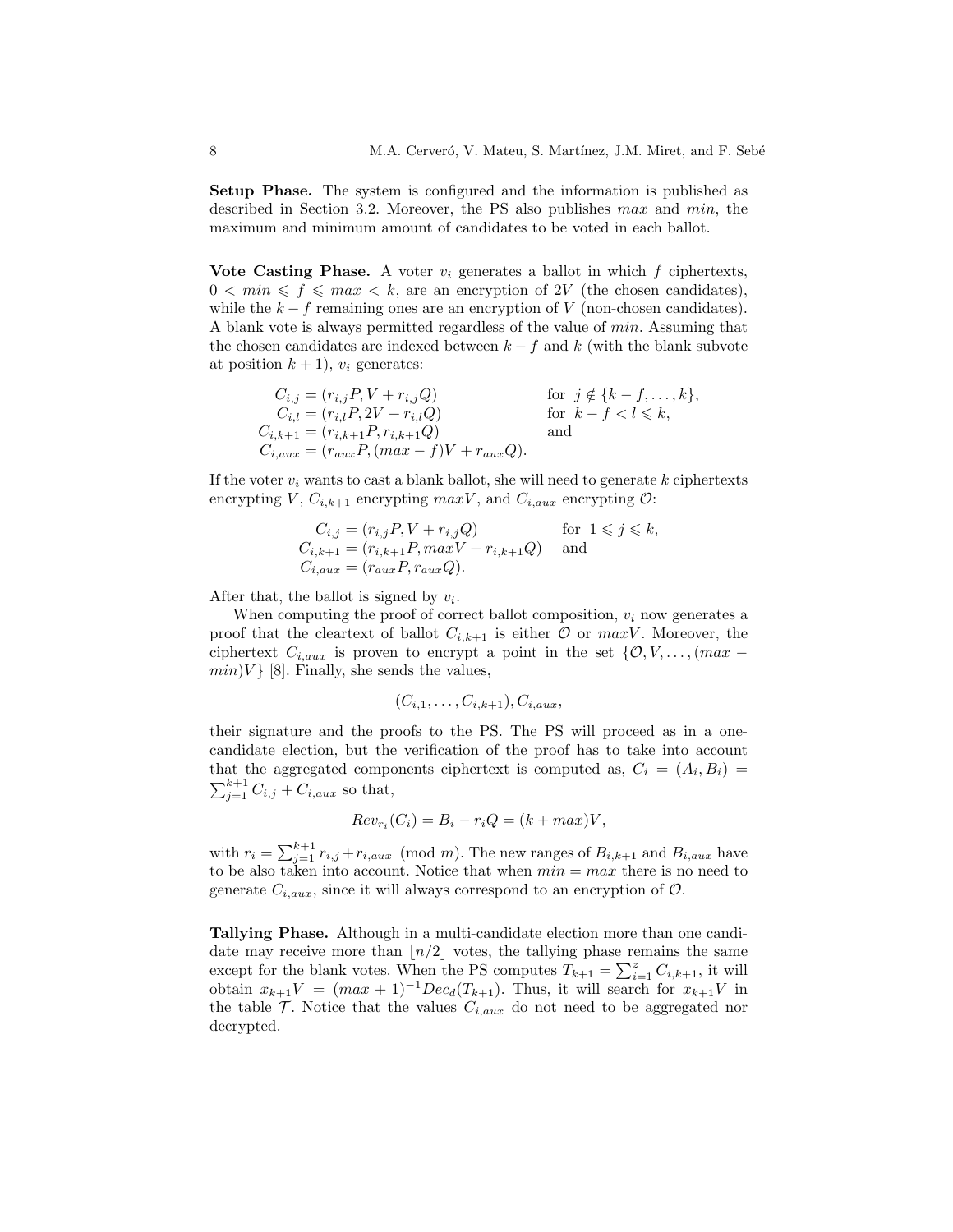## 4 Security

In this section, we prove that the presented e-voting system fulfills the security requirements enumerated in Section 1. Our proofs assume a one-candidate election. Their extension to multi-candidate elections is straightforward.

Authenticity. Only people in the electoral roll are able to cast a ballot since each ballot is digitally signed by the participant casting it. The electoral roll, which includes the public key of each voter, and the received ballots are publicly available on the BB. Thus, any one can check ballot signatures.

Unicity. Our system has to ensure that each voter has not voted more than once. As we have pointed out above, each ballot comes signed, so that two ballots cast by the same voter are easily linked through the public key that permits to verify their signature. The system must also ensure that the content of a ballot represents a vote for just one candidate. This is proven by the following two lemmata.

**Lemma 1.** Assuming  $H$  a secure cryptographic hash function, there is no ciphertext  $C_{i,j}$  able to pass the zero-knowledge proof unless it is an encryption of either V or  $2V$ .

*Proof.* Let us assume  $C_{i,j} = (A_{i,j}, B_{i,j}) = (r_{i,j}P, X + r_{i,j}Q)$  with  $X \notin \{V, 2V\}$ . According to the verifications that will be performed by the verifier (Eq. 1) the attacker has to generate four points  $A'_j$ ,  $A''_j$ ,  $B'_j$ ,  $B''_j$  and four integers  $u'_j$ ,  $u''_j$ ,  $w'_j$ ,  $w''_j$ satisfying

$$
A'_{j} = w'_{j}P + u'_{j}A_{i,j}, \ B'_{j} = w'_{j}Q + u'_{j}(B_{i,j} - V), A''_{j} = w''_{j}P + u''_{j}A_{i,j}, B''_{j} = w''_{j}Q + u''_{j}(B_{i,j} - 2V).
$$

One possibility is to generate first  $u'_j, u''_j, w'_j, w''_j$  at random and compute  $A'_j, A''_j$ ,  $B'_{j}, B''_{j}$  according to the previous formulas. In that case, the verifier performs an additional checking requiring that  $\mathcal{H}(A'_j, A''_j, B'_j, B''_j)$  outputs exactly  $u'_j + u''_j$ , which is unlikely because  $H$  is a secure hash function, so it is preimage resistant.

Another possibility is to generate  $w'_j, u'_j, s_j, s'_j \in_R \{1, \ldots, m-1\}$  at random and compute

$$
A'_{j} = w'_{j}P + u'_{j}A_{i,j}, B'_{j} = w'_{j}Q + u'_{j}(B_{i,j} - V),
$$
  
\n
$$
A''_{j} = s_{j}P, B''_{j} = s'_{j}Q.
$$

Next, compute  $chall_j = \mathcal{H}(A'_j, A''_j, B'_j, B''_j)$  (mod *m*) and  $u''_j = chall_j - u'_j$  (mod *m*), and find a value  $w''_j$  such that:

$$
A''_j = w''_j P + u''_j A_{i,j}, B''_j = w''_j Q + u''_j (B_{i,j} - 2V).
$$

Let  $X = 2V + tQ$ . From the equality involving  $A_k''$  we get

$$
w''_j = s_j - u''_j r_{i,k} \pmod{m}.
$$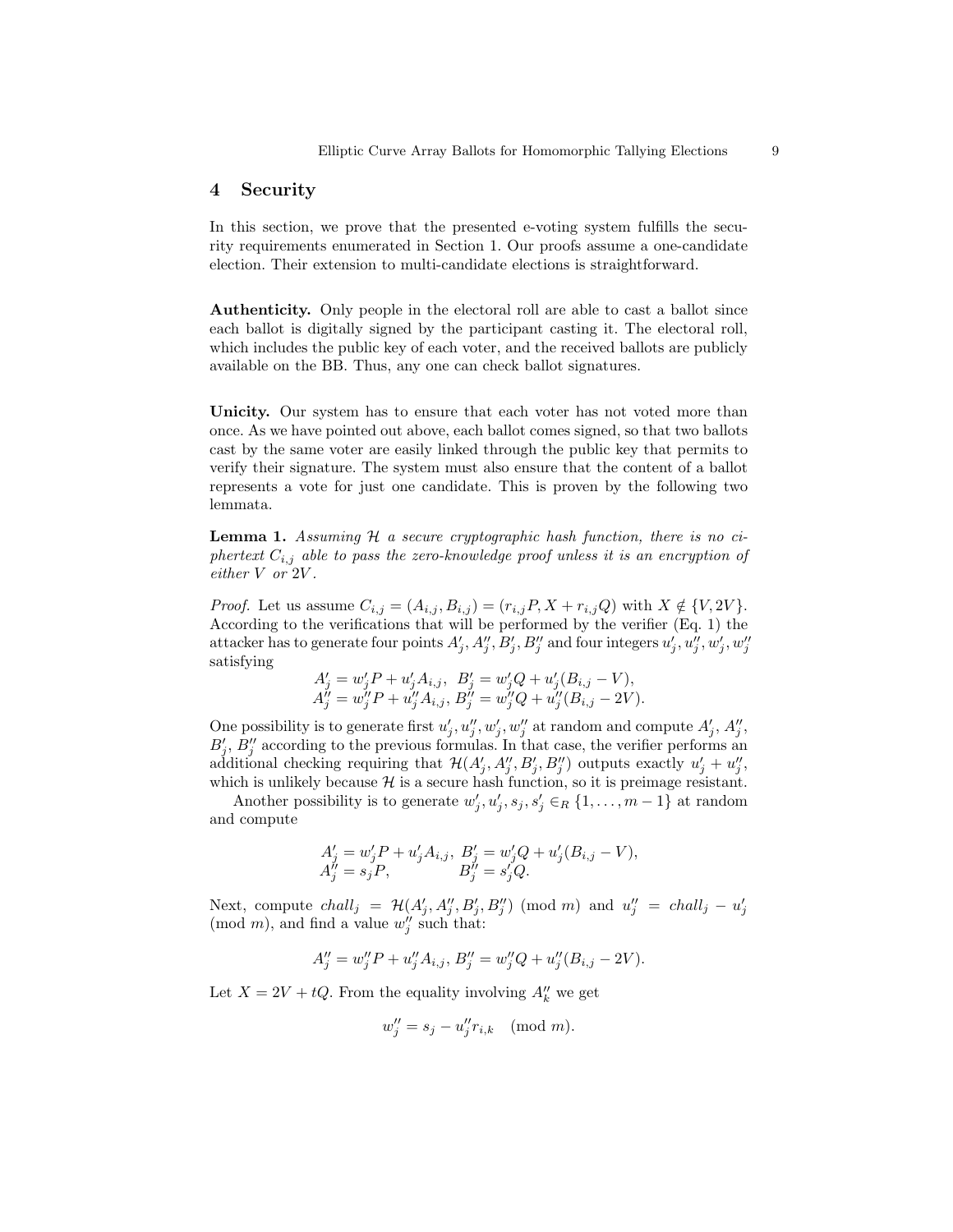By substituting  $w_k''$  in the equality involving  $B_k''$  we get

$$
s_j' = s_j + u_j''t.
$$

If  $s_j = s'_j$ , the previous equality is satisfied if  $t = 0$ , in which case,  $C_{i,j}$  would be an encryption of 2V or  $u''_j = 0$  in which case, the output of  $\mathcal{H}(A'_j, \tilde{A}''_j, B'_j, B''_j)$ should be exactly  $u'_j$  which is very unlikely. If  $s_j \neq s'_j$ , then it is required that  $u''_j = (s'_j - s_j)t^{-1} \pmod{m}$  in which case, the output of  $\mathcal{H}(A'_j, A''_j, B'_j, B''_j)$  should be exactly  $(s'_j - s_j)t^{-1} + u'_j$  which is very unlikely.

First generating  $w''_j, u''_j, s_j, s'_j \in_R \{1, \ldots, m-1\}$  and next computing

$$
A'_{j} = s_{j}P, \t B'_{j} = s'_{j}Q,A''_{j} = w''_{j}P + u''_{j}A_{i,j}, B''_{j} = w''_{j}Q + u''_{j}(B_{i,j} - 2V),
$$

leads to an equivalent situation. Hence, the claim follows.

Lemma 2. Assuming Lemma 1 is true, a voter can only vote for one candidate.

*Proof.* From Lemma 1, each  $C_{i,j}$  is an encryption of either V or 2V. Hence,  $C_i = \sum_{j=1}^{k} C_{i,j}$  is an encryption of a point in the set  $\{kV, (k+1)V, \ldots, 2kV\}.$ Revealing  $C_i$  outputs  $(k + 1)V$  if, and only if, all the ciphertexts  $C_{i,j}$  encrypts  $V$  except one of them, whose plaintext is  $2V$ .

Both lemmata remain true when changing the points  $V$  and  $2V$  for any other point pair. Furthermore, they are both true if the amount of possible points increases.

Privacy. This property requires that the candidate chosen by each voter must remain secret. In our system the vote is encrypted under the EC-ElGamal cryptosystem, which is assumed to be a semantically secure cipher. Therefore, no information can be obtained from an encrypted ballot. Assuming the KSTP only deciphers the aggregated ballot, an attacker could only obtain information from the proof of correct ballot composition. That proof, given in Section 3.3, is composed of two parts. The first one proves that the cleartext in each of the ciphertexts  $C_{i,j}$  is either V or 2V. The second one is a proof to validate that just one candidate is voted in the ballot.

First, we will prove that the proof corresponding to the first part is zeroknowledge. This is formalized by showing that there exists a simulator that can produce a transcript that looks like a proper interaction in its interactive version. That transcript is easy to generate if the challenge was known in advance.

Lemma 3. The proof correct ballot composition is zero-knowledge.

*Proof.* Given a value  $chall'_j$  a simulator can generate a proof for any ciphertext  $C_{i,j} = (A_{i,j}, B_{i,j})$  by generating  $u'_j, w'_j, w''_j \in_R \{1, \ldots, m-1\}$  at random and next computing  $u''_j = \text{chall}'_j - u'_j$ . After that, it is easy to generate the points:

$$
A'_{j} = w'_{j}P + u'_{j}A_{i,j}, \ B'_{j} = w'_{j}Q + u'_{j}(B_{i,j} - V), A''_{j} = w''_{j}P + u''_{j}A_{i,j}, B''_{j} = w''_{j}Q + u''_{j}(B_{i,j} - 2V).
$$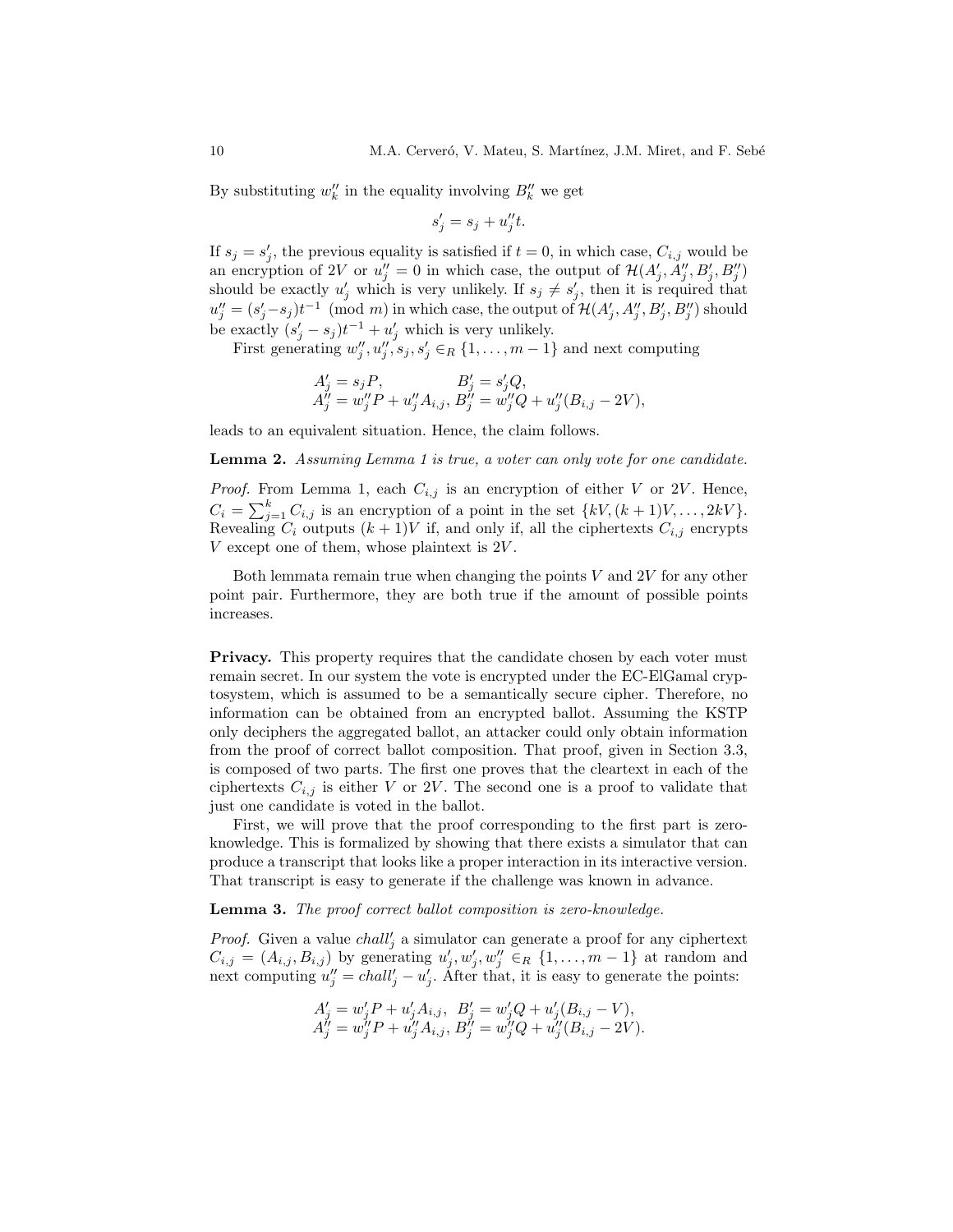These values would satisfy the conditions given in Eq. 1, regardless of the cleartext of  $C_{i,j}$ . Hence, the claim follows.

In the second part of the proof, the prover reveals an integer  $r_i$ , computed as  $r_i = \sum_{j=1}^{k+1} r_{i,j}$  (mod m). The value  $r_i$  reveals information about some  $r_{i,l}$  if, and only if, all the other values  $r_{i,j}$  with  $j \neq l$  are known. Hence, no information about any  $r_{i,l}$  is leaked and no ciphertext  $C_{i,l}$  can be revealed.

Fairness. Assuming the KSTP behaves correctly, our system provides fairness because no vote is decrypted until the vote casting phase has ended.

Verifiability. Our proposal offers universal verifiability because any entity can check that all the ballots are cast by people who appear in the electoral roll by verifying its digital signature. Additionally, the proof of correct vote composition can also be verified by any entity who can also aggregate the received ballots by itself and check that the PS performed this operation properly. Finally, the aggregated ciphertexts are decrypted verifiably by the KSTP.

Coercion-Resistance. Our proposal is compatible with several coercion-resistance solutions which are able to send a fake vote without the coercer noticing it. Solutions like [13] can be adapted and included in our protocol.

# 5 Performance Analysis and Conclusion

Remote voting systems should provide both security and efficiency at the same time. The cost of some parts of the system are more critical than the cost of others. For example, in our proposal, during the vote casting phase, the voters are required to prove in zero-knowledge a proper composition of their ballots. These proofs are validated by the PS. It is desirable that the generation and verification of these proofs are as fast as possible but, since the vote casting phase usually takes a long time, and the proofs can be validated while the ballots are being received, these validations are not a problem as long as the PS can handle them.

In contrast, the best efficiency is required for the tallying phase. This is because a long tallying phase would cause a delay in the publication of the election result.

In our performance analysis, we have first compared the encryption and decryption costs of ElGamal and EC-ElGamal cryptosystems. Table 1 shows the results for different security levels. It can be seen that EC-ElGamal is more efficient than ElGamal. The difference in cost between the two cryptosystems increases with the security level. From the obtained results, we can state that by using EC-ElGamal we can achieve a 50% efficiency gain, at least.

Next, we have compared the current proposal with an implementation of a similar remote voting scheme presented in [3]. The system in [3], which will be called redundant scheme from now on, is also implemented over elliptic curves.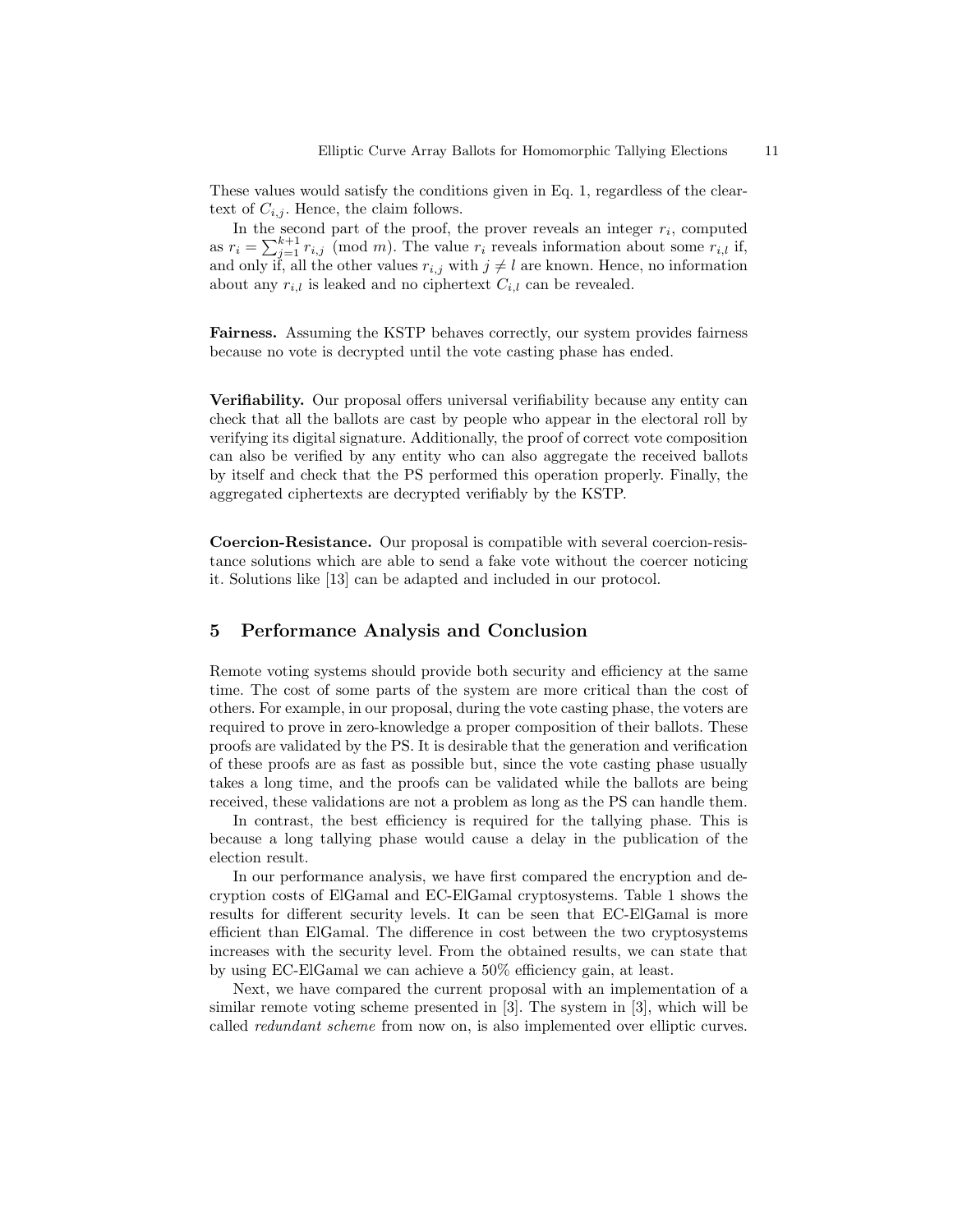| <b>Bits</b>           |        | ElGamal                                       | EC-ElGamal |       |
|-----------------------|--------|-----------------------------------------------|------------|-------|
|                       |        | Encryption Decryption   Encryption Decryption |            |       |
| $1024 - 160$          | 1.589  | 0.879                                         | 0.897      | 0.484 |
| $ 2048\rangle - 224 $ | 11.822 | 6.201                                         | 1.311      | 0.662 |
| $ 3072\rangle=256 $   | 61.294 | 32.533                                        | 1.650      | 0.843 |

Table 1. Comparison between encryption and decryption times (ms) of ElGamal and EC-ElGamal.

It includes a redundancy system in order to decrease the time required for obtaining the election result from the aggregated ciphertext. In the simulation of that scheme, we have used homomorphic packages of 500, 1000 and 100000 aggregated ballots, depending on the number of voters (5000, 10000 and 1000000, respectively). Our current proposal is able to homomorphically aggregate all the ballots into a single ciphertext with just a slight increase in the preprocessing time. Hence, the presented simulations create packages with 5000, 10000 and 1000000 aggregated ballots.

Although the redundant scheme is more efficient at ballot creation, Table 2 shows it is twice as fast as the current one, in most phases it requires more time than the new proposal. In the redundant scheme, a ballot is composed of  $2\cdot k/4$  ciphertexts while the current proposal contains k, being k the number of candidates. However, this fact is not enough to consider the redundant scheme is better. Table 2 shows that the zero-knowledge proof validation is twice slower in the redundant scheme than in the current proposal. Proof generation requires the computation of  $47 \cdot [k/4]+18 \simeq 12 \cdot k$  multiplications in the redundant scheme while the current proposal only needs  $6 \cdot k$ . On the other hand, the verification requires  $56 \cdot [k/4] + 20 \simeq 14 \cdot k$  multiplications in the redundant scheme, while the current scheme only needs  $8 \cdot k$ . The time required for ballot validation is more critical. This is because each voter has to create just one ballot while the PS has to validate all of them.

Table 2. Time (ms) spent to compose and prove a ballot (voter) and verify it (PS).

| $\kappa$                | Current scheme |         |         | Redundant scheme |         |         |
|-------------------------|----------------|---------|---------|------------------|---------|---------|
|                         | Compose        | Prove   | Verify  | Compose          | Prove   | Verifv  |
| $\overline{\mathbf{4}}$ | 3.428          | 10.572  | 14.481  | 1.710            | 29.911  | 33.099  |
| 16                      | 13.668         | 42.385  | 56.630  | 6.789            | 95.844  | 106.350 |
| 64                      | 54.582         | 169.357 | 224.867 | 26.967           | 359.720 | 400.342 |

Finally, we have also compared the time required for decryption and tally. Table 3 shows the current proposal is faster in both cases. In the new proposal, decryption only requires the computation of k multiplications. In contrast, in the redundant scheme, it involves  $\frac{z}{t}[k/4]$  multiplications, where z is the number of ballots and  $t$  is the capacity of the homomorphic packages  $(500, 1000, 1000)$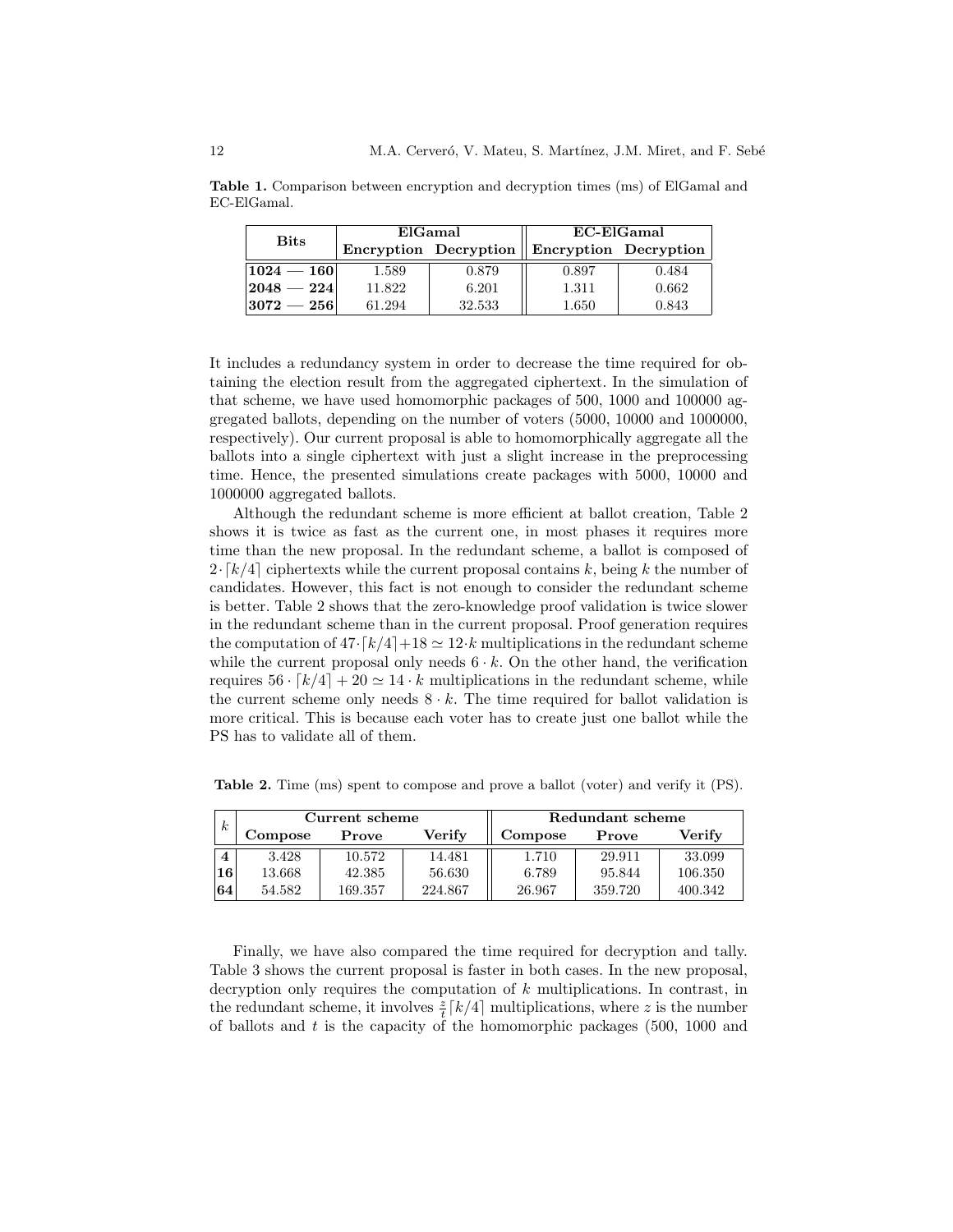100000, as mentioned above). On the other hand, obtaining the result from the aggregated cleartext, in the new method, involves a point multiplication, a point subtraction and a query to the hash table  $\mathcal{T}$ . In contrast, the redundant scheme involves *n* subtractions and  $(n + 1)$  hash queries (see [3] for a detailed description).

| $\boldsymbol{k}$        | <b>Voters</b> | Current scheme |       | Redundant scheme |            |
|-------------------------|---------------|----------------|-------|------------------|------------|
|                         |               | Decryption     | Tally | Decryption       | Tally      |
| $\overline{\mathbf{4}}$ | 5000          | 1.760          | 0.273 | 8.649            | 60.494     |
|                         | 10000         |                | 0.273 |                  | 120.721    |
|                         | 1000000       |                | 0.424 |                  | 12084.549  |
| 16                      | 5000          | 6.856          | 1.079 | 34.602           | 60.139     |
|                         | 10000         |                | 1.092 |                  | 124.119    |
|                         | 1000000       |                | 1.610 |                  | 12 218.945 |
| 64                      | 5000          | 27.434         | 4.273 | 137.509          | 61.470     |
|                         | 10000         |                | 4.260 |                  | 121.982    |
|                         | 1000000       |                | 6.284 |                  | 12 245.186 |

Table 3. Time (ms) spent to decrypt and tally the aggregated ballots.

As a conclusion, we state that the remote voting protocol presented in this paper is efficient and, therefore, suitable for its use in real remote voting processes. All the simulations have been implemented in  $C++$ , using the  $Crypto++$ library and have been run on a PC with an *Intel Core i5 650 3.2GHz* CPU and 4GB of RAM, running a Debian 7.8 Wheezy OS. Additionally, the times shown in Tables 2 and 3 have been obtained using 160 bit elliptic curves.

Acknowledgement. Research of the authors was supported in part by grants MTM2013-46949-P (Spanish Ministerio de Ciencia e Innovación), 2014SGR-1666 (Generalitat de Catalunya) and IPT-2012-0603-430000 (Spanish Ministerio de Economía y Competitividad).

## References

- 1. Adida, B.: Helios: Web-based open-audit voting. In: USENIX Security Symposium. vol. 17, pp. 335–348 (2008)
- 2. Adida, B., Pereira, O., Marneffe, O.D., Quisquater, J.J.: Electing a university president using open-audit voting: Analysis of real-world use of helios. In: Electronic Voting Technology/Workshop on Trustworthy Elections (EVT/WOTE) (2009)
- 3. Cerveró, M., Mateu, V., Miret, J., Sebé, F., Valera, J.: An efficient homomorphic evoting system over elliptic curves. In: EGOVIS, LNCS, vol. 8650, pp. 41–53 (2014)
- 4. Chaum, D.: Security without identification: transaction systems to make big brother obsolete. Communications of the ACM 28(10), 1030–1044 (1985)
- 5. Chaum, D., Pedersen, T.P.: Wallet databases with observers. In: Advances in Cryptology – CRYPTO, LNCS, vol. 740, pp. 89–105 (1993)